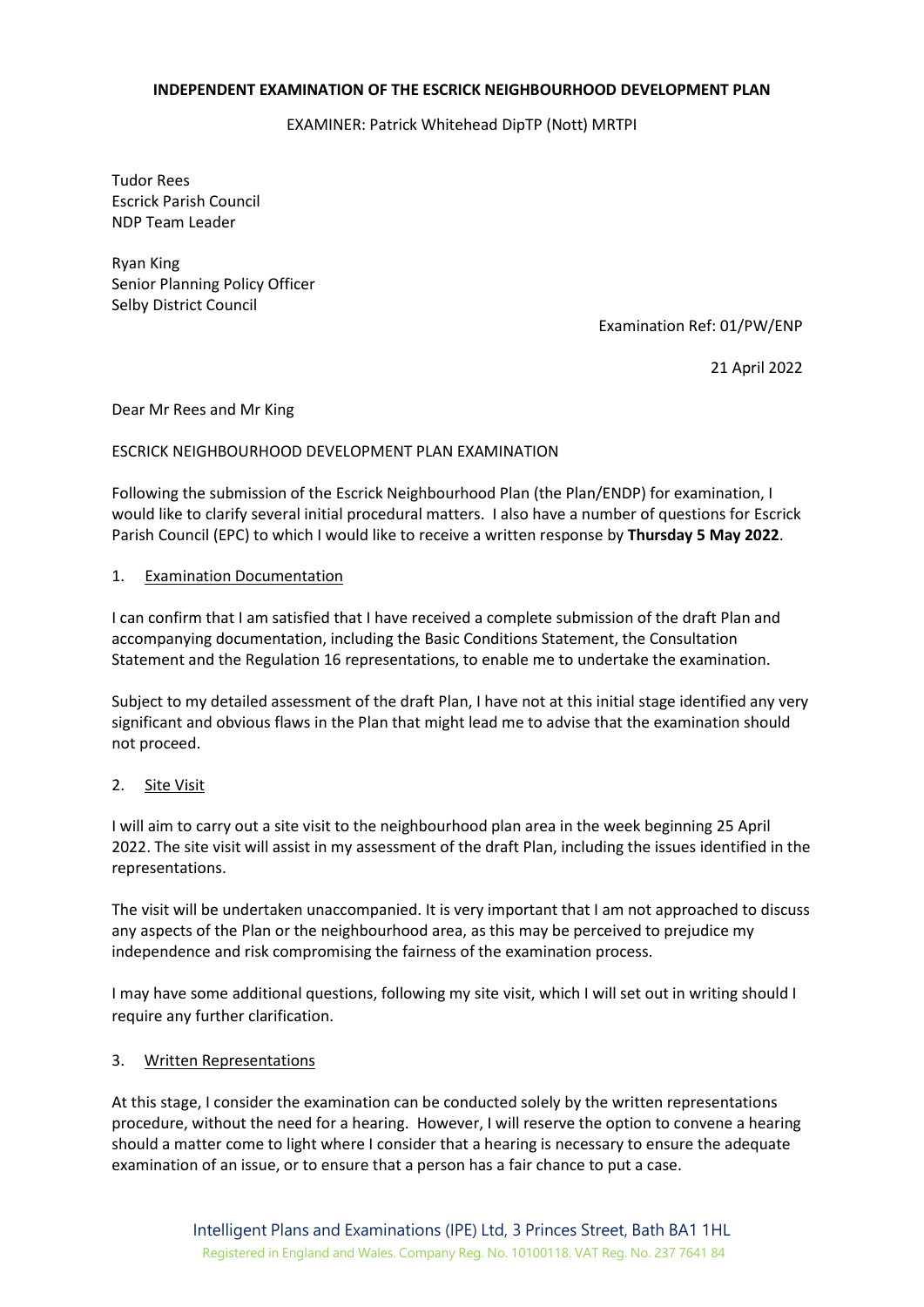## 4. Further Clarification

From my initial assessment of the Plan and supporting documents, I have identified a number of matters where I require some additional information from Escrick Parish Council.

I have several questions seeking further clarification, which I have set out in the Annex to this letter. I would be grateful if you can seek to provide a written response by **Thursday 5 May 2022**.

# 5. Examination Timetable

As you will be aware, the intention is to examine the Plan (including conduct of the site visit) with a view to providing a draft report (for 'fact checking') within 4-6 weeks of submission of the draft Plan. However, as I have raised several questions, I must provide you with sufficient opportunity to reply. Consequentially, the examination timetable will be extended. Please be assured that I will aim to mitigate any delay as far as is practicable. The IPe office team will seek to keep you updated on the anticipated delivery date of the draft report

If the Parish Council or Local Planning Authority has any process questions related to the conduct of the examination, which you would like me to address, please do not hesitate to contact the office team in the first instance.

In the interests of transparency, may I prevail upon you to ensure a copy of this letter is placed on both the Parish Council and the Selby District Council websites?

Thank you in advance for your assistance.

Yours sincerely

# *Patrick T Whitehead*

Examiner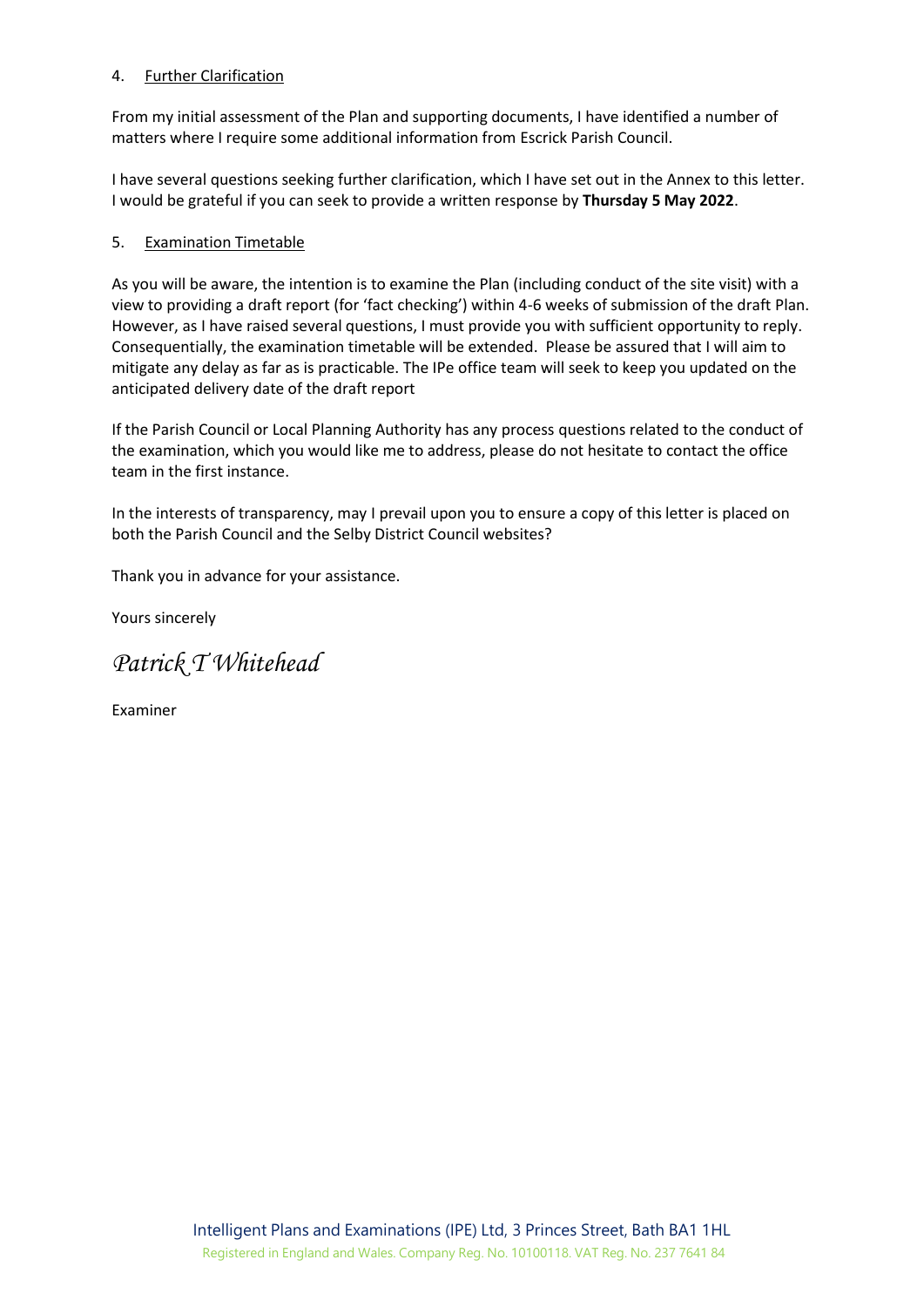# **ANNEX**

From my initial reading of the Escrick Neighbourhood Plan 2020-2033 and the supporting evidence, I have the following questions for Escrick Parish Council. If Selby District Council (SDC) has any observations on the questions, these would also be welcome. I have requested the submission of responses by **Thursday 5 May 2022,** though an earlier response would be much appreciated.

- a. A revision to the National Planning Policy Framework (NPPF) was published by the Ministry of Housing, Communities and Local Government on 20 July 2021 alongside a revised Planning Practice Guidance and final version of the National Model Design Code. Section 3 of the Basic Conditions Statement refers to the 2019 version of the NPPF – please confirm this is an error. It would appear the references to the respective NPPF paragraphs in the Basic Conditions Table 1 are (correctly) to the July 2021 version?
- b. Section 4 of the Basic Conditions Statement and paragraph 1.1.4 identify the Development Plan as comprising the Selby Core Strategy 2013. It appears that the Development Plan also comprises saved policies of the Selby District Local Plan 2005. Can assurance be given that these saved policies have been taken into account, where appropriate, to ensure the ENDP is in general conformity with the strategic Development Plan policies?
- c. Selby District Council has raised a number of issues at Regulation 16 stage (statement dated 28 March 2022). Is EPC able to offer written responses to these issues, with particular reference to the SDC comments on Objective 2 and Policy H1, and Policy NE1? Additionally, I would also particularly welcome any comments EPC may wish to make in response to issues raised in Representation no. 13.
- d. Policy CF1 opposes the removal of community facilities "except in exceptional circumstances". Can EPC elaborate on what form those exceptional circumstances might take? For example, would EPC expect a proposal to be supported by evidence that the facility is no longer economically viable for its current use?
- e. Policy CF2 identifies a number of sites as Local Green Spaces (LGS). All of the sites appear to be entirely within the Green Belt. Many are also afforded protection through a variety of designations such as Sites of Importance for Nature Conservation (SINCs) and as Local Amenity or Recreational Open Spaces. Since the NPPF requires that policies for managing development within a LGS should be consistent with those for the Green Belt<sup>1</sup>, is EPC confident that Policy CF2 will provide additional local benefits to the level of protection already afforded by the Green Belt and other designation?<sup>2</sup> Can EPC also confirm that all landowners of the proposed LGS have been notified of the intention to designate?<sup>3</sup>
- f. Can the location of the "unimplemented planning permission" referred to in the justification for Policy H1 be identified and, since it is referred to as an "allocation", does EPC accept that (if this is the intent) it should be identified in the ENDP? (See also question q. below). Can EPC give an indication of what it considers an "appropriate scale" of development might be?

<sup>1</sup> NPPF, paragraph 103.

<sup>&</sup>lt;sup>2</sup> See PPG section Open space, sports and recreation facilities, public rights of way and local green space, Reference ID: 37-010-20140306.

<sup>3</sup> PPG section as footnote 1, see Reference ID: 37-019-20140306.